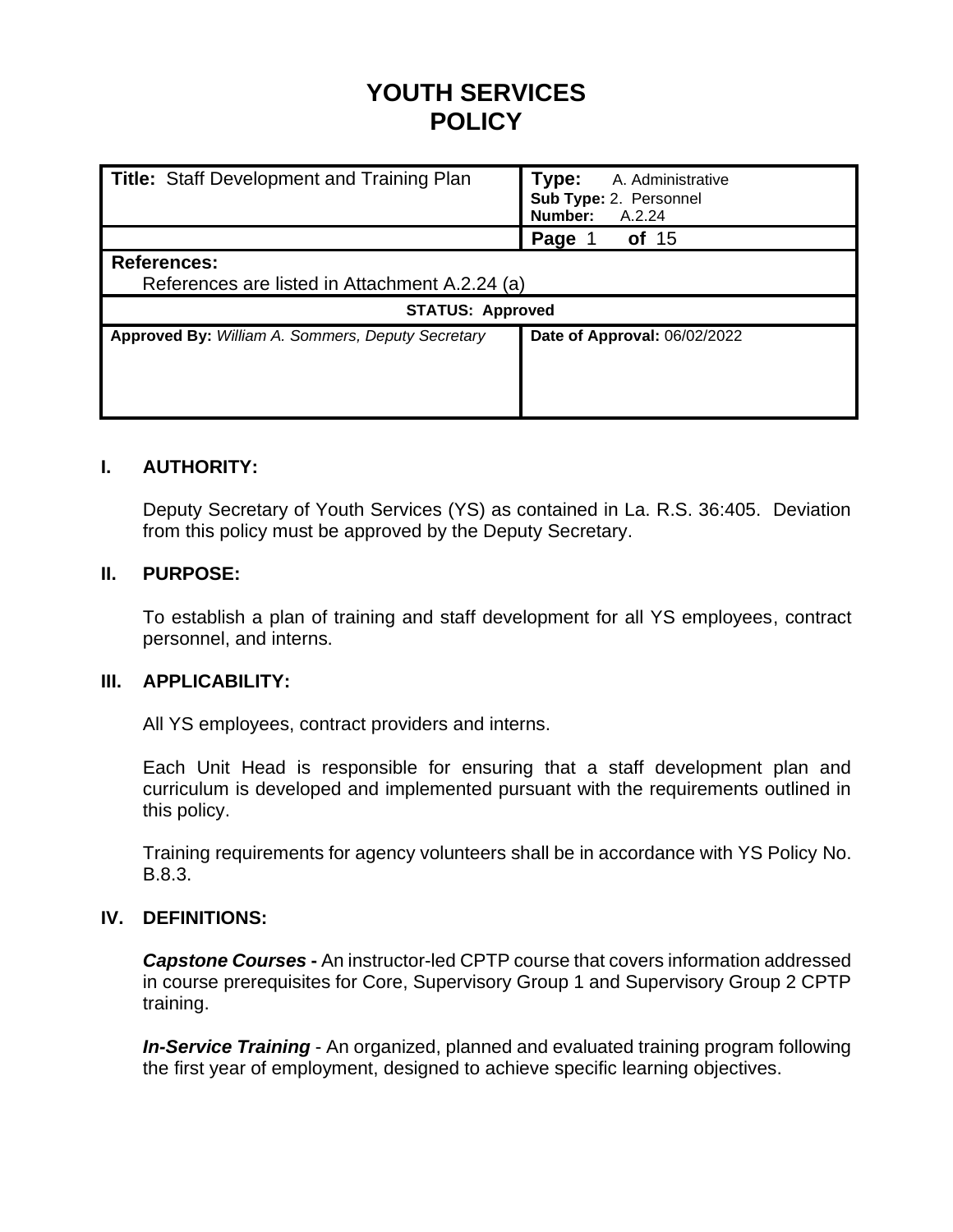*Louisiana Employees Online (LEO)* – Statewide management system which includes the Comprehensive Public Training Program (CPTP) providing online courses accessible to all state employees and which can be accessed at: [http://www.civilservice.louisiana.gov/Divisions/Training/Default.aspx.](http://www.civilservice.louisiana.gov/Divisions/Training/Default.aspx)

*Minimal Contact –* When staff is not in continuous contact with youth.

*On-The-Job Training (OJT)* - Any training an employee, contract personnel or intern receives under the direct supervision of an experienced employee or supervisor while performing the regular or functional duties and tasks of their job.

*Orientation Training* - Any job specific training received by an employee, contract personnel or intern, directly related to job duties, tasks and responsibilities before that employee functionally begins their assigned job position.

*Pre-Service Training* - Any training conducted as part of the initial training curriculum, which provides an overview of the agency's vision, mission, goals, policies, procedures and operations, before that employee, contract personnel, or intern functionally begins the assigned job position.

*Professional Specialist* – An individual who generally possesses a bachelor's degree and has received advanced training in social or behavioral sciences.

*Special Skills Instructor* - A person who has completed a specialized training curriculum and is qualified to instruct special skills training, such as "Firearms Instructor", "NRA", "SCM", "CPR", "PPCT", etc.

*Specific Specialty Training* – Training that is provided by supervisors and is in addition to regular Pre-Service/annual In-Service training.

**Staff Development Training Specialist** - A full time secure care trainer position at the unit level that has completed a specialized 40-hour training-for-trainers curriculum through the agency or other qualified source, [i.e., "American Correctional Association", "National Institute of Corrections", "Federal Bureau of Investigation Instructor Development Course" (FBI-IDC), Louisiana Employees Online (LEO), etc.], responsible for the development, documentation and delivery of the agency's approved training.

*Staff Development Director* - A Central Office employee charged with overseeing the agency's Staff Development and Training Program, and who serves as the clearinghouse for training opportunities for agency personnel.

*Training Advisory Committee* - A committee comprised of the unit's Staff Development Training Specialist/Unit Training Officer, and other representatives as deemed necessary by the Unit Head, who shall meet quarterly at a minimum, to review progress, plan for future training events and resolve issues.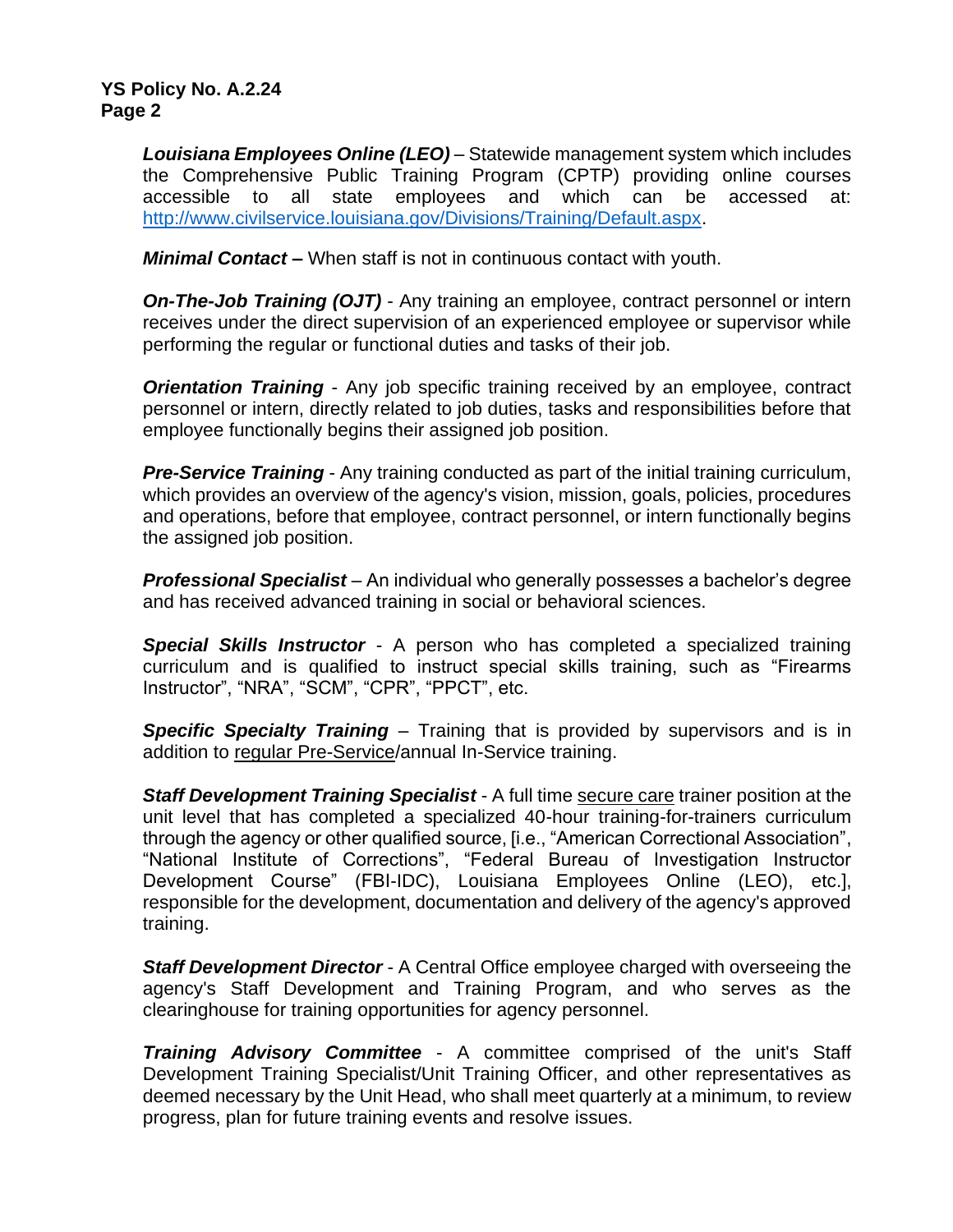*Training Advisory Council* - A multi-disciplinary group of employees selected by the YS Staff Development Director, to serve in an oversight capacity regarding staff development and training activities.

*Training Records Entry Completed (TREC) –* The learning management system database used to track training hours of YS employees at some secure care facilities.

*Unit Head* – For purposes of this policy, the Deputy Secretary, Facility Directors and Regional Managers.

*Unit Training Officer* - A unit level regional office employee, who by job description or assignment, oversees the development, documentation and delivery of the agency's approved training.

# **V. POLICY**:

It is the Deputy Secretary's policy that all YS employees shall have access to training and development opportunities, as limited by budgetary considerations and the need to maintain safety and security in agency work settings, as well as workplace coverage, in order to accomplish the agency's mission.

Training shall focus on safety, security practices and therapeutic programming, with the level and amount based on the employee's job assignment and responsibilities. This also includes, but is not limited to the following:

- A Pre-Service program that adequately prepares new employees for independent functioning "in the workplace" or "in their job assignment";
- In-Service training that allows all employees to gain knowledge and skills necessary to improve job performance and meet the requirements for any licensing or certifications that they must have as a requirement for their job;
- Other job related or career-enhancing training that may be available both on the job and through benefits programs, such as premium pay for Firearms Instructors, Defensive Tactics Instructors, National Rifle Association (NRA) Instructors, and/or SCM Instructors, associated with their employment (refer to Section IV of this policy for the definition of "Special Skills Instructor" and YS Policy No. A.2.2); and
- Specific specialty training by supervisors that is in addition to regular Pre-Service, annual In-Service training, i.e. Social Services (refer to YS Policy No. D.15.1), Food Services (refer to YS Policy No. C.6.1), Maintenance (refer to the appropriate facility Standard Operating Procedure (SOP), etc. in order to attain and maintain the appropriate level of competence with regards to the services they provide.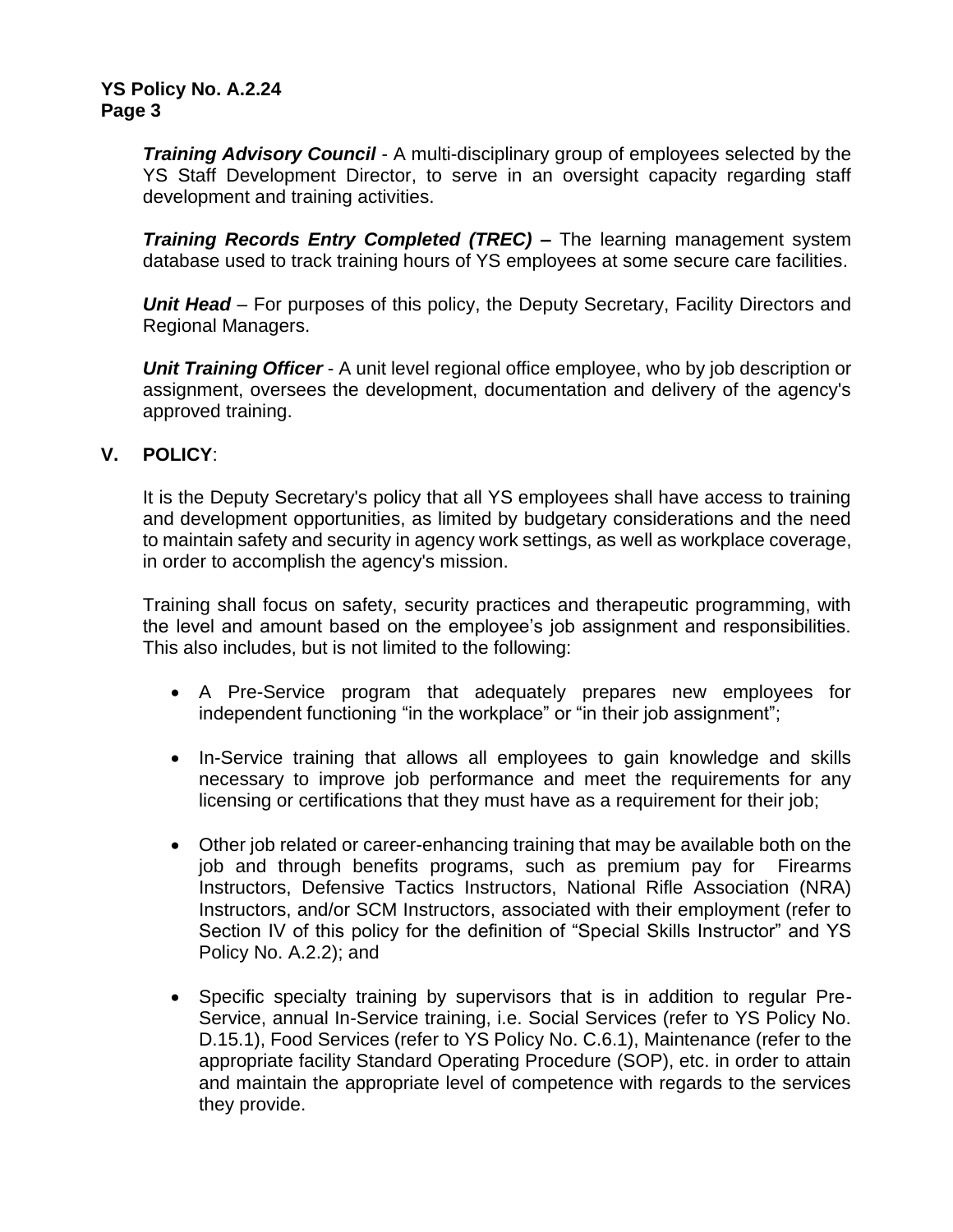# **VI. GENERAL:**

- A. Youth Services "Staff Development and Training Program" shall be planned, coordinated and implemented by qualified employees and consultants under the general direction and supervision of the YS qualified Staff Development Director. The Unit Staff Development Training Specialist/Unit Training Officer, and/or Special Skills Instructor shall develop, coordinate and monitor the site's Annual Training Plan. Training plans shall provide for procedures for the on-going evaluation, and review of all Pre-Service, In-Service and specialized training programs.
- B. The training program shall provide employees with training needed to address the OJJ mission, vision and guiding principles, as well as the specific needs of youth and staff. Training plans shall incorporate, but not be limited to; the specific requirements set forth by each unit's applicable accreditation standards, performance-based standards, YS policy requirements, contracted healthcare provider (CHP) policies, the Office of Risk Management (ORM), and any other State Regulations/Guidelines, as well as required job-specific training needs.

Delivery of training shall be virtual or in person training as appropriate and allowed pursuant to YS policy requirements and recommendations. YS leadership shall be involved in the delivery of training as knowledgeable subject matter trainers on applicable topics, such as the agency overview, systems, etc.

The ORM Mandatory Training Tracking Charts [Attachments (b), (c), and (d)] shall be completed by the appropriate Central Office, Community Based Services or Secure Facility staff for pre-service and in-service classes.

- C. All YS POST Certified staff shall complete the annual In-Service training required by the Louisiana Commission on Law Enforcement, which became effective at the beginning of 2014.
- D. To the extent possible, each unit shall utilize information and assistance, including a resource library and reference services, to complement the YS Staff Development and Training Program. This includes resources from other public and private agencies for guidance in training development, programming and evaluation.
- E. All YS employees should be encouraged to continue their education through participation in formal educational programs such as professional meetings, YS affiliated workshops, the Comprehensive Public Training Program (CPTP), seminars, conferences, correspondence courses, and other community and technical college and university courses.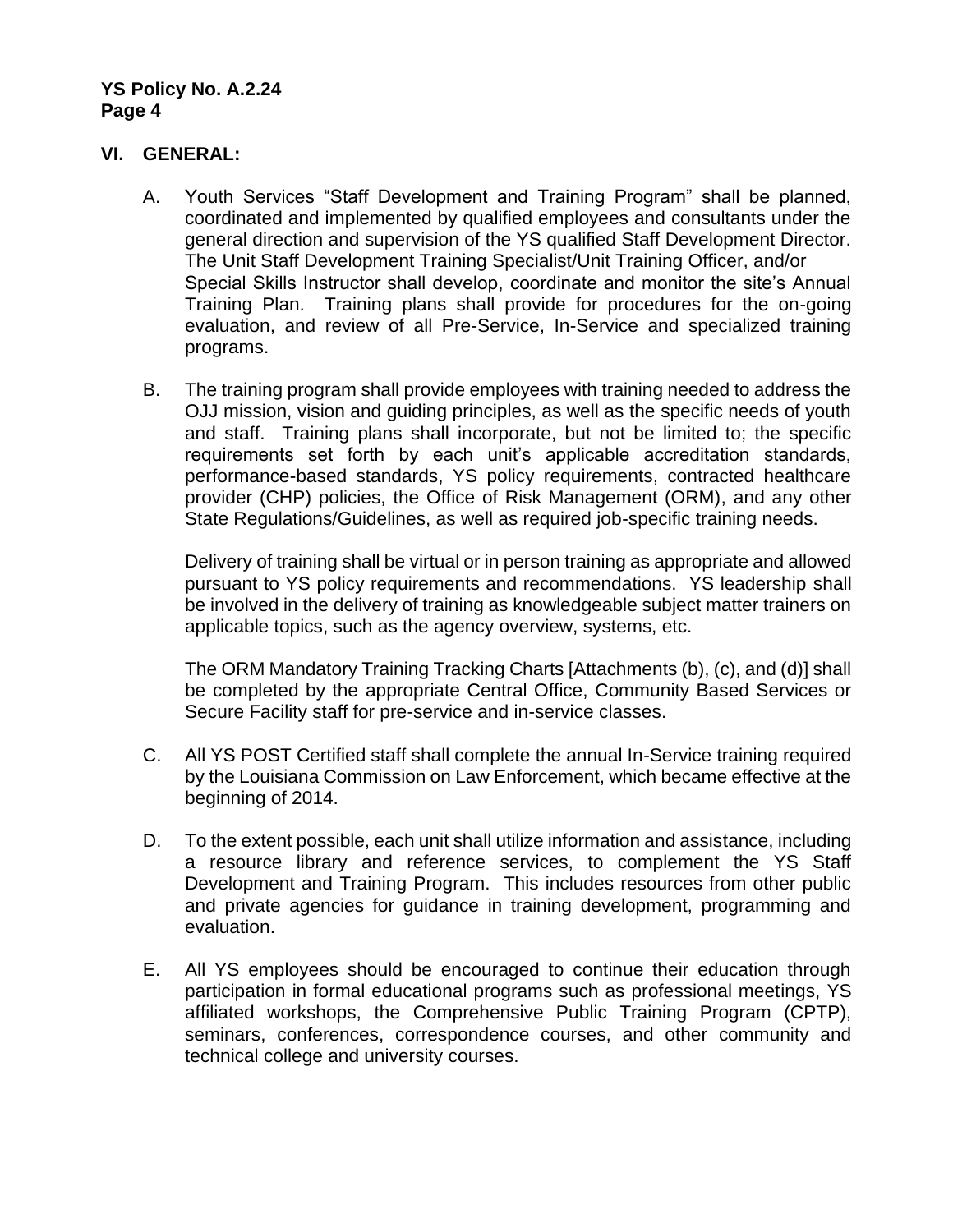Staff Development Training Specialists/Unit Training Officers are encouraged to participate in professional development activities to improve their training knowledge and skills.

Membership in juvenile/criminal justice professional associations should also be encouraged.

# **VII. CPTP MANDATORY TRAINING REQUIREMENTS:**

- A. All classified supervisors must complete CPTP training required according to their supervisory level and specified timelines.
- B. Unclassified supervisors may be required to complete CPTP supervisor training at the discretion of their supervisor.
- C. Online courses are accessible to all state employees through the "Louisiana Employees Online" (LEO) system and can be accessed at: [http://www.civilservice.louisiana.gov/Divisions/Training/Default.aspx.](http://www.civilservice.louisiana.gov/Divisions/Training/Default.aspx)

Information on CPTP minimum supervisory training requirements and a list of Frequently Asked Questions (FAQ) can be accessed at the following website: [http://www.civilservice.louisiana.gov/divisions/training/CPTPLearner/SupervisorT](http://www.civilservice.louisiana.gov/divisions/training/CPTPLearner/SupervisorTrainingReqs.aspx) [rainingReqs.aspx.](http://www.civilservice.louisiana.gov/divisions/training/CPTPLearner/SupervisorTrainingReqs.aspx)

For questions or concerns regarding the Mandatory Supervisor Training Requirements, contact your OJJ CPTP Training Coordinator. The CPTP office can be reached at (225) 342-8539 or by email at [CPTPLSO.Coordinator@la.gov](mailto:CPTPLSO.Coordinator@la.gov).

D. All CPTP courses are tracked through LEO and can be viewed through the training transcript.

# **VIII. YS/OJJ PROCEDURES:**

- A. Orientation, Pre-Service and/or On-the-Job (OJT) training shall be provided prior to independently commencing work assignments for all new:
	- Part-time;
	- Full time;
	- Interim employees; or
	- Employees who have been on leave for more than one (1) year and have subsequently returned to employment.

Prior to rendering services to the agency, all temporary agency employees shall participate in a safety and security orientation as well as specific training appropriate to the provided services.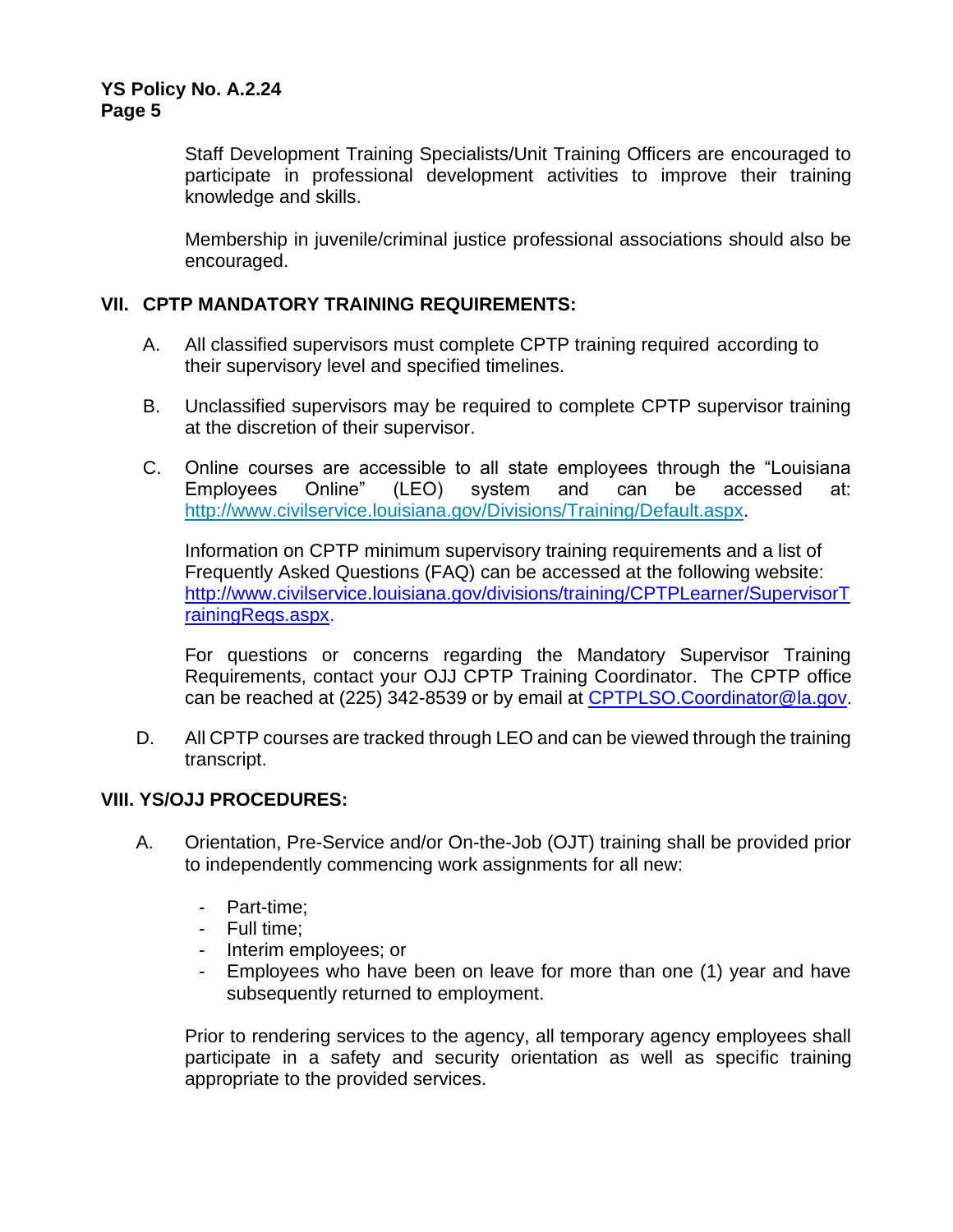The Unit Head shall be notified by the Staff Development Training Specialist/Unit Training Officer of employees who have not completed Pre-Service/Orientation training, and of the schedule for completion and completion dates. Employees who miss any portion of Pre-Service training due to excused absences shall complete those sessions within 6 (six) weeks from the end of the first Pre-Service training period or by attending the classes with the next pre-service training class, and prior to independently commencing duty at the unit for which they have been employed.

- B. Transferring employees shall receive credit for applicable prior required training (i.e. "CPTP", etc.).
- C. Adequate space and equipment shall be provided for YS "Staff Development and Training Programs". Designated space should be free from distracting noise, observations from youth (if applicable), and large enough to accommodate 20 - 30 staff, as well as appropriate audio visual equipment. Designated areas shall be utilized for specialized training (i.e., "Use of Interventions/Safe Crisis Management", "Chemical Agents", "Firearms", etc.).
- D. The Staff Development Training Specialist/Unit Training Officer shall post paper and/or electronic announcements for all upcoming training sessions offered through YS.

The current training schedule for each secure care facility and regional office shall be posted in the Training Section of the OJJ SharePoint site, which can be accessed by logging on to: [http://oydcosps/default.aspx.](http://oydcosps/default.aspx)

Announcements shall include:

- 1. Course title/topic;
- 2. Dates/times offered;
- 3. Description of the course;
- 4. Length of the course;
- 5. Trainee target group;
- 6. Course location;
- 7. Prerequisite training; and
- 8. Enrollment information.

A training schedule shall be sent to all trainers at least one (1) week prior to the training date.

E. Throughout the In-Service training year, the Staff Development Training Specialist/Unit Training Officer shall prepare and submit a monthly report to the Unit Head detailing the following: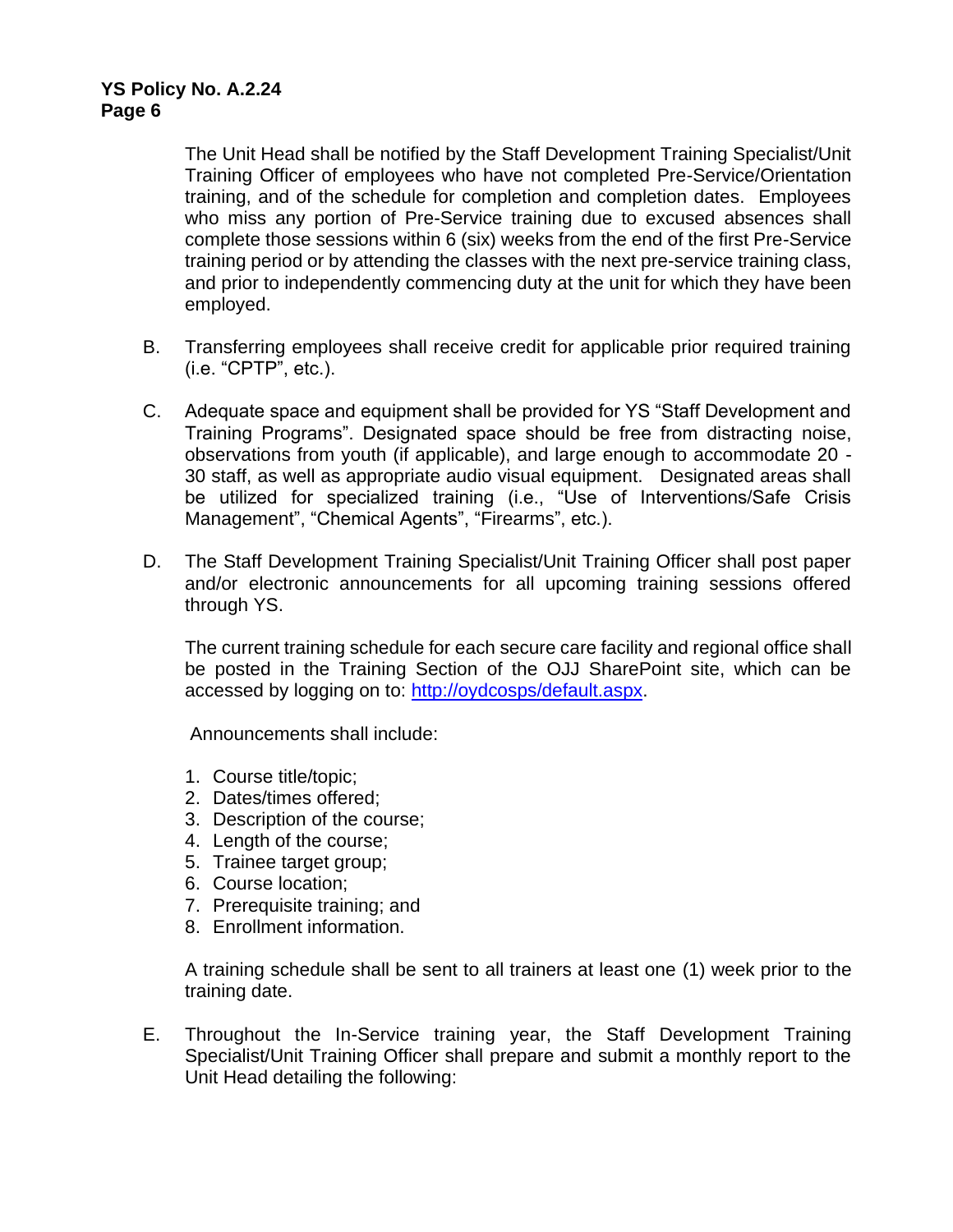- 1. Staff who have been trained;
- 2. Staff who have not attended;
- 3. Staff who successfully demonstrated proficiency in any aspect of the In-Service training; and
- 4 Information regarding any failures or non-participation.

The responsibility for addressing these matters shall rest with the Unit Head.

- F. The YS Staff Development Director and the Staff Development Training Specialist/Unit Training Officer shall ensure that training for all YS employees is entered into the "Training Records Entry Completed" (TREC) and/or LEO database within three (3) weeks of the training event. TREC records shall include name, identification/personnel number, and status as listed in ISIS and in the "YS Phone Book" in Lotus Notes. The TREC and LEO databases shall be utilized for documentation and reports of training activities.
- G. The unit's Human Resource (HR) Liaison or designated staff is responsible for entering/maintaining staff information in the "YS Phone Book" within two (2) weeks of the personnel action (new hire/position change/separation).
- H. All requests for passwords and access to TREC's training data shall be made through YS Staff Development Director.
- I. The YS Staff Development Director and the Staff Development Training Specialist/Unit Training Officer shall document, compile and maintain reports of all training activities, to include current proficiency lists for special skills areas requiring certification and re-certification.

Approved lesson plans for Pre-Service/Orientation and In-Service training shall be maintained on OJJ's SharePoint Portal Page and/or on file (electronic or hard copy) by the Staff Development Training Specialist/Unit Training Officer.

- J. An annual report shall be prepared and submitted by January 15th of each year to the Unit Head and the YS Staff Development Director, and shall include the following at a minimum:
	- 1. A summary of annual training information, including the number of new staff who were trained, types of training events, initiatives and recommendations.
	- 2. A standardized written report of evaluations to include:
		- a. Course evaluations;
		- b. Instructor evaluations;
		- c. Program critiques; and
		- d. Training recommendations/requests/needs.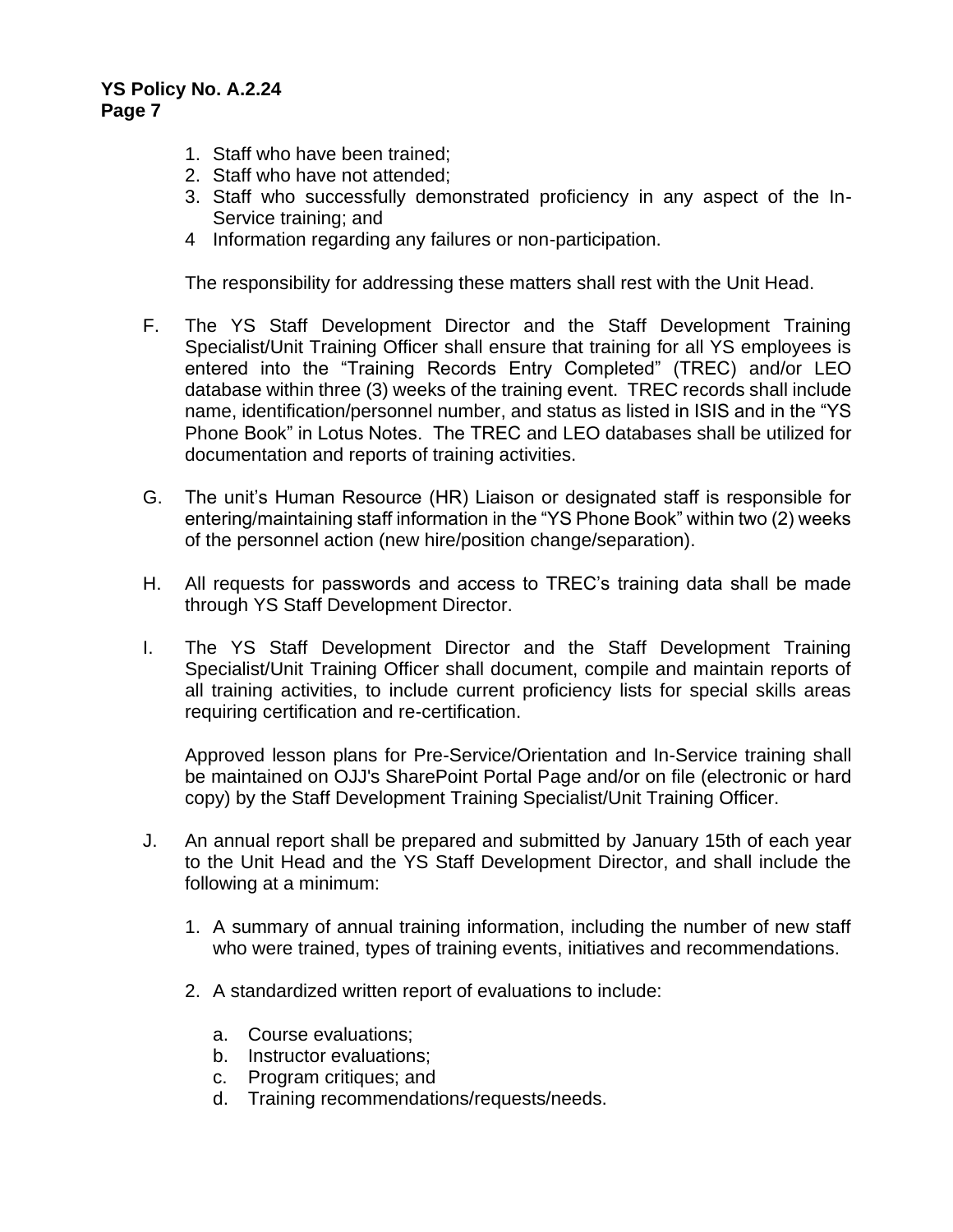- 3. A standardized annual assessment that identifies current job-related training needs, to include assessments from various resources, such as:
	- a. Observations and analysis of job components;
	- b. Staff surveys;
	- c. Review of operations;
	- d. Staff reports; and
	- e. Staff evaluations.
- 4. Information from the annual reports shall be compiled and provided during the annual Training Advisory Council meeting.
- 5. A summary of all annual reports shall be compiled by the Staff Development Director and submitted to the Deputy Secretary by the end of January the following year.
- K. The Training Advisory Council, under the direction of the YS Staff Development Director, shall meet annually for the purpose of reviewing and ensuring that the development and implementation of training programs reflect the OJJ mission, vision and guiding principles.

The council shall review annual training reports and review and evaluate all Pre-Service and In-Service programs, as well as discuss and make recommendations for revisions in the direction of training for YS. The Training Advisory Council shall be composed of the following representatives or their designee:

- Staff Development Director;
- Staff Development Training Specialists;
- Unit Training Officers;
- Special Skills Instructors;
- Information Technology;
- Chief of Operations;
- Assistant Secretary;
- Deputy Assistant Secretary;
- Undersecretary;
- Probation and Parole Program Director;
- Youth Facilities Director Statewide;
- Regional Directors;
- Health Services Administrator;
- Director of Treatment and Rehabilitative Services;
- Treatment Director CBS;
- Legal Services;
- Safety Program Coordinator;
- Facility Directors;
- Regional Managers;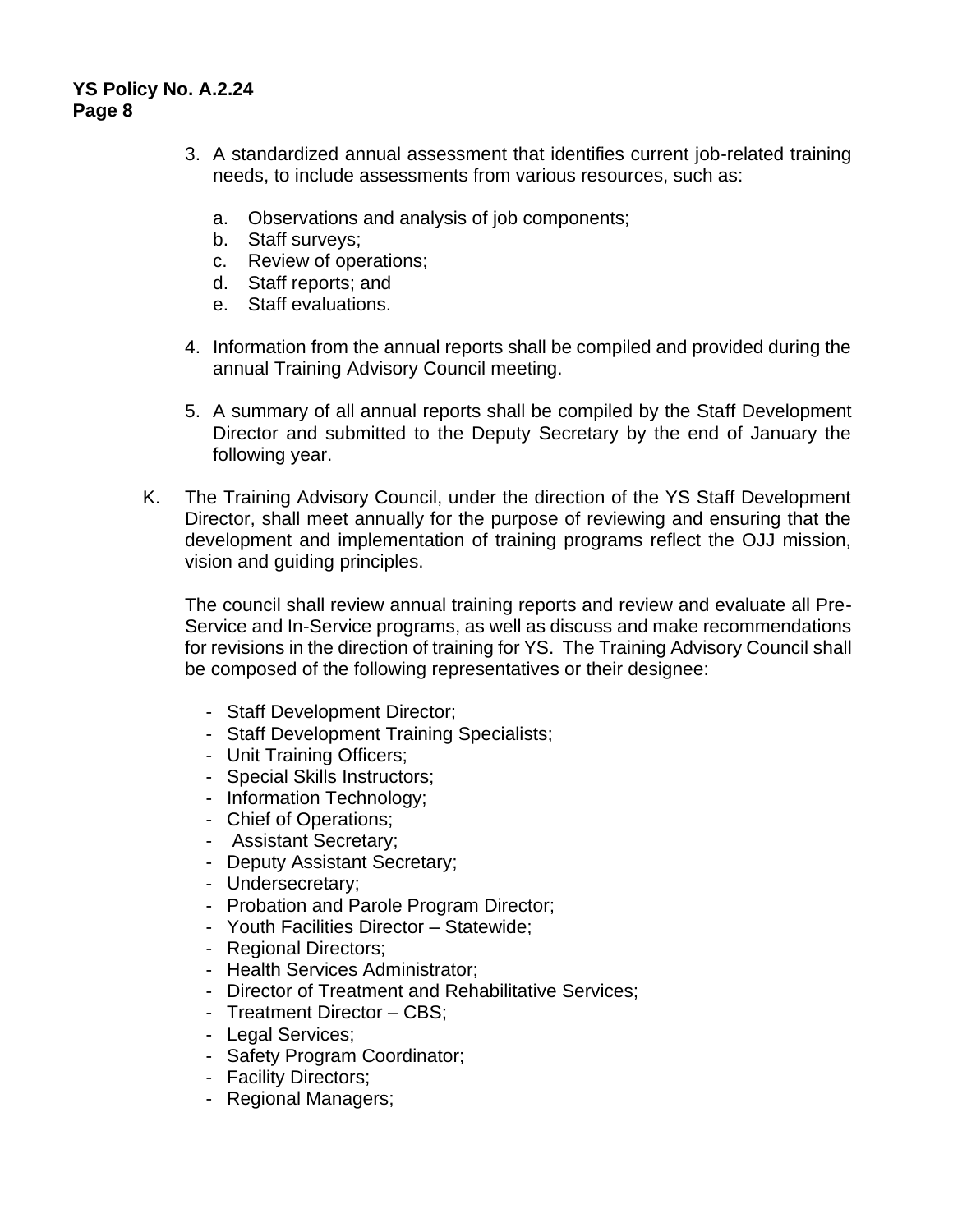- PPO/J Supervisors;
- Program Managers; and
- Any other subject matter trainers as dictated by the YS Staff Development Director.

# **IX. PROCEDURES FOR CENTRAL OFFICE:**

A. *Administrative / managerial staff* shall receive 40 hours of orientation training specific to their job duties, in addition to a minimum of 40 hours of annual training during their first year of employment for a total of 80 hours, and 40 hours of training each subsequent year thereafter.

The type and amount of training shall be based on the employee's need to know, and their job assignments and responsibilities relevant to their position. At a minimum, training shall include the following during orientation and/or annual training:

- 1. OJJ Policy and Procedures;
- 2. Overview and Organizational Structure of OJJ;
- 3. Central Office Operations;
- 4. ORM mandated topics (refer to YS Policy No. C.2.10) as determined by the designated Safety Program Coordinator (ORM classes shall be completed within the specified timelines);
- 5. Unusual Occurrence Reports (UOR) (refer to YS Policy No. A.1.14);
- 6. LGBTIQ and Nonconforming Youth (refer to YS Policy No. B.2.20);
- 7. PREA (refer to YS Policy No. C.2.11);
- 8. Any other topics as indicated in YS Policy No. A.1.1 (d) or added at the discretion of the Deputy Secretary or the YS Staff Development Director;
- 9. Louisiana Code of Governmental Ethics; and
- 10. CPTP SCS Preventing Sexual Harassment. Supervisors must also complete the accompanying course for supervisors.
- B. *Clerical support employees* who have minimal or no contact with youth receive 40 hours of orientation training specific to their job duties, in addition to 16 hours of annual training during their first year of employment for a total of 56 hours, and 16 hours of training each subsequent year thereafter.

The type and amount of training shall be based on the employee's need to know, and their job assignments and responsibilities relevant to their position or as recommended by their Supervisor, such as "JETS", "Lotus Notes Databases", "Microsoft Office", etc. At a minimum, training shall include the following:

- 1. OJJ Policy and Procedures;
- 2. Overview and Organizational Structure of OJJ;
- 3. Central Office Operations;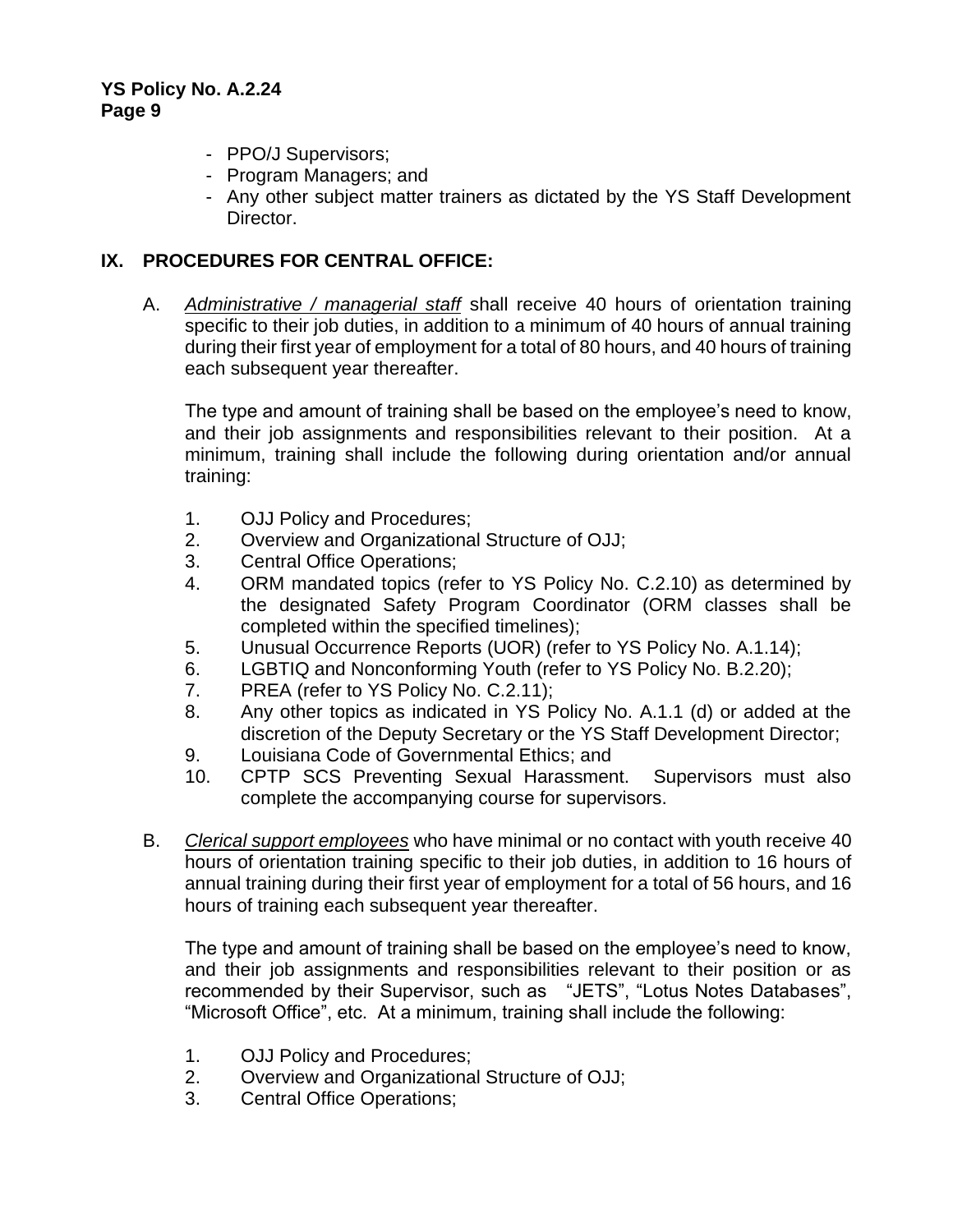- 4. ORM mandated topics (refer to YS Policy No. C.2.10) as determined by the designated Safety Program Coordinator (ORM classes shall be completed within the specified timelines);
- 5. Unusual Occurrence Reports (UOR) (refer to YS Policy No. A.1.14);
- 6. LGBTIQ and Nonconforming Youth (refer to YS Policy No. B.2.20);
- 7. PREA (refer to YS Policy No. C.2.11);
- 8. Any other topics as indicated in YS Policy No. A.1.1 (d) or added at the discretion of the Deputy Secretary or the YS Staff Development Director;
- 9. Louisiana Code of Governmental Ethics; and
- 10. CPTP SCS Preventing Sexual Harassment. Supervisors must also complete the accompanying course for supervisors.
- C. *Part-time employees, interns, and contract personnel* working less than 35 hours per week shall receive training appropriate to their assignment or as recommended by their Supervisor, as well as any other topics indicated in YS Policy No. A.1.1 (d).

Annual In-Service or refresher trainings shall be on an as needed basis and as indicated in YS Policy No. A.1.1 (d) for any policy or procedure change.

# **X. PROCEDURES FOR SECURE CARE:**

A. Each unit's "Staff Development and Training Program" shall be developed, coordinated and supervised by the unit's Staff Development Training Specialist(s) under the direction of the Facility Director.

The program shall address the training needs of administrative/managerial staff, direct care staff, clerical/support staff, part-time temporary employees, contract personnel and interns.

Secure care staff shall not start Pre-Service training without permission of the Assistant Secretary and notification of the unit Staff Development Training Specialist and Staff Development Director.

The unit Staff Development Training Specialist shall forward the unit's Pre-Service and In-Service training calendar to the YS Staff Development Director and Facility Director one week prior to its initiation. A training schedule shall be sent to all trainers at least one (1) week prior to the training date. Any revisions made to the current Pre-Service and In-Service calendar shall be forwarded to the YS Staff Development Director as they go into effect.

B. Subject matter trainers and special skills instructors shall be approved by the Facility Director to deliver YS approved training. A list of subject matter trainers and training topics shall be maintained by the unit Staff Development Training Specialist.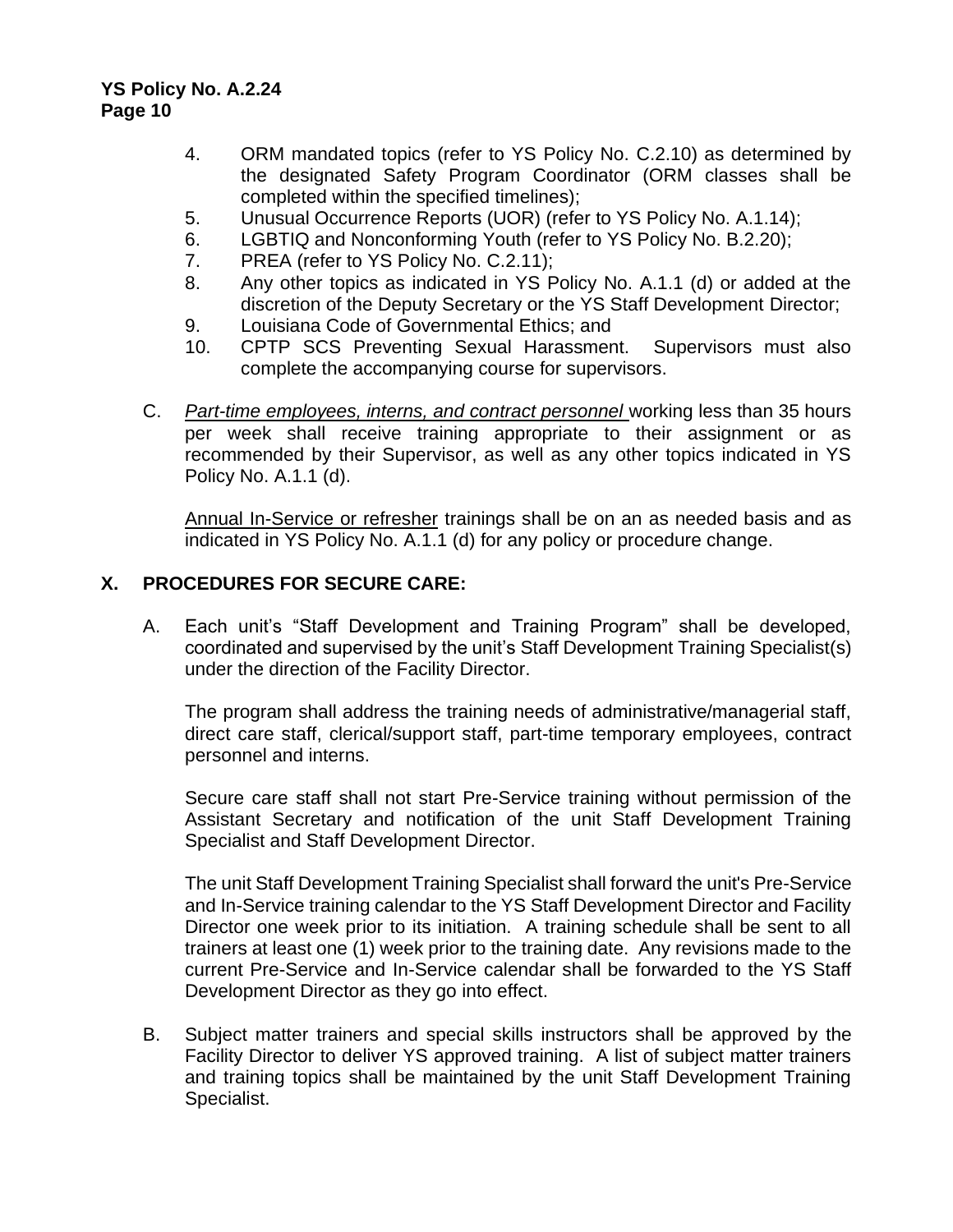- C. The facility's training plan shall be developed by a Training Advisory Committee composed of the unit's Staff Development Training Specialist(s) and other unit representatives. The committee shall meet quarterly at a minimum to review progress, resolve issues and plan future training events. A written summary of the quarterly meetings shall be submitted to the Facility Director and the YS Staff Development Director within 10 (ten) working days following the meeting.
- D. The curriculum used for secure care training shall be developed to incorporate the specific hours set forth by applicable secure care ACA Performance-Based Standards and other mandating authorities. Additionally, the training plan shall provide procedures for ongoing evaluations and revisions/updating of all Pre-Service, In-Service and specialized training.
- E. *All Secure Care staff (Administrative / Managerial / Professional Specialist / Direct Care / Support staff)* shall receive a minimum of 120 hours of training during their first year of employment, and 40 hours of training each subsequent year thereafter.

The type and amount of training shall be based on the employee's need to know, and their job assignments and responsibilities, or as recommended by their supervisor. OJT shall include activities related to the job duties and responsibilities under the direct supervision of an experienced employee or supervisor. In addition, OJT training shall be scheduled at various times and shifts for the most effective and relevant experience.

Appropriate certification/license requirements must be maintained. At a minimum, training topics shall include the following:

- 1. OJJ Policy and Procedures;
- 2. Overview and Organizational Structure of OJJ;
- 3. Introduction to the Juvenile Justice System;
- 4. Facility Operations;
- 5. Security Procedures;
- 6. Supervision of Youth;
- 7. Suicide Intervention/Prevention;
- 8. Use of Interventions/Safe Crises Management (SCM);
- 9. Unusual Occurrence Reports (refer to YS Policy No. A.1.14);
- 10. Report Writing;
- 11. Youth / Staff Code of Conduct;
- 12. Key Control;
- 13. Cultural Awareness;
- 14 Sexual Harassment;
- 15. Substance Use Disorder;
- 16. Louisiana Code of Governmental Ethics Professional Boundaries (refer to YS Policy No. A.2.38);
- 17. Rights and Responsibilities of Youth;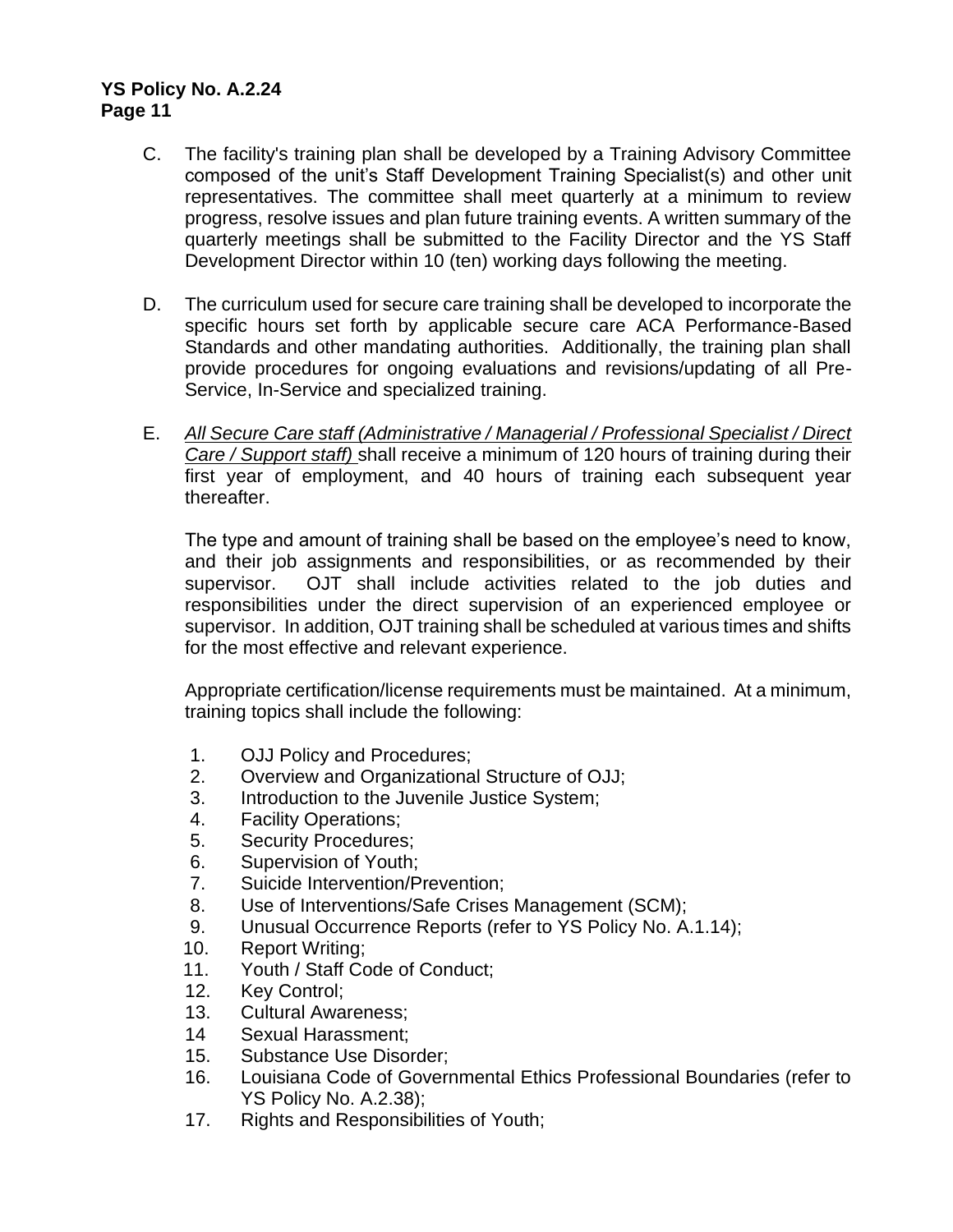- 18. Mental Health;
- 19. LGBTIQ and Gender Nonconforming youth (refer to YS Policy No. B.2.20)
- 20. PREA (refer to YS Policy No. C.2.11);
- 21. Search and Seizure, including professionally and respectfully conducting cross gender pat-down searches and searches of transgender and intersex youth (refer to YS Policy Nos. B.2.20 and C.2.11);
- 22. Rules of Evidence;
- 23. CPR/First Aid
- 24. ORM mandated topics (refer to YS Policy No. C.2.10) as determined by the designated Safety Program Coordinator (ORM classes shall be completed within the specified timelines); and
- 25. Any other topics as indicated in YS Policy No. A.1.1 (d) or added at the discretion of the YS Staff Development Director or the Facility Director.
- F. *Clerical support employees* who have minimal or no contact with youth shall receive 40 hours of orientation training specific to their job duties, in addition to 16 hours of annual training during their first year of employment for a total of 56 hours, and 16 hours of training each subsequent year thereafter.

The type and amount of training shall be based on the employee's need to know, and their job assignments and responsibilities, or as recommended by their supervisor (i.e. "JETS", Lotus Notes Databases", "Microsoft Office", etc.). At a minimum, training topics shall include the following:

- 1. OJJ Policy and Procedures;
- 2. Overview and Organizational Structure of OJJ;
- 3. Facility and Operational Procedures;
- 4. Code of Ethics (refer to YS Policy No. A.2.38)/Professional Boundaries;
- 5. ORM mandated topics (refer to YS Policy No. C.2.10) as determined by the designated Safety Program Coordinator;
- 6. Unusual Occurrence Reports (UOR) (refer to YS Policy No. A.1.14);
- 7. LGBTIQ and Nonconforming Youth (refer to YS Policy No. B.2.20);
- 8. PREA (refer to YS Policy No. C.2.11);
- 9. Any other topics as indicated in YS Policy No. A.1.1 (d) or added at the discretion of the YS Staff Development Director or Facility Director; and
- 10. Sexual Harassment.
- G. *Part-time employees, interns, and contract personnel* shall receive formal orientation training appropriate to their assignments, as well as any other topics indicated in YS Policy No. A.1.1 (d).

Annual In-Service or refresher trainings shall be as indicated in YS Policy No. A.1.1 (d) or on an as needed basis for any policy or procedure change.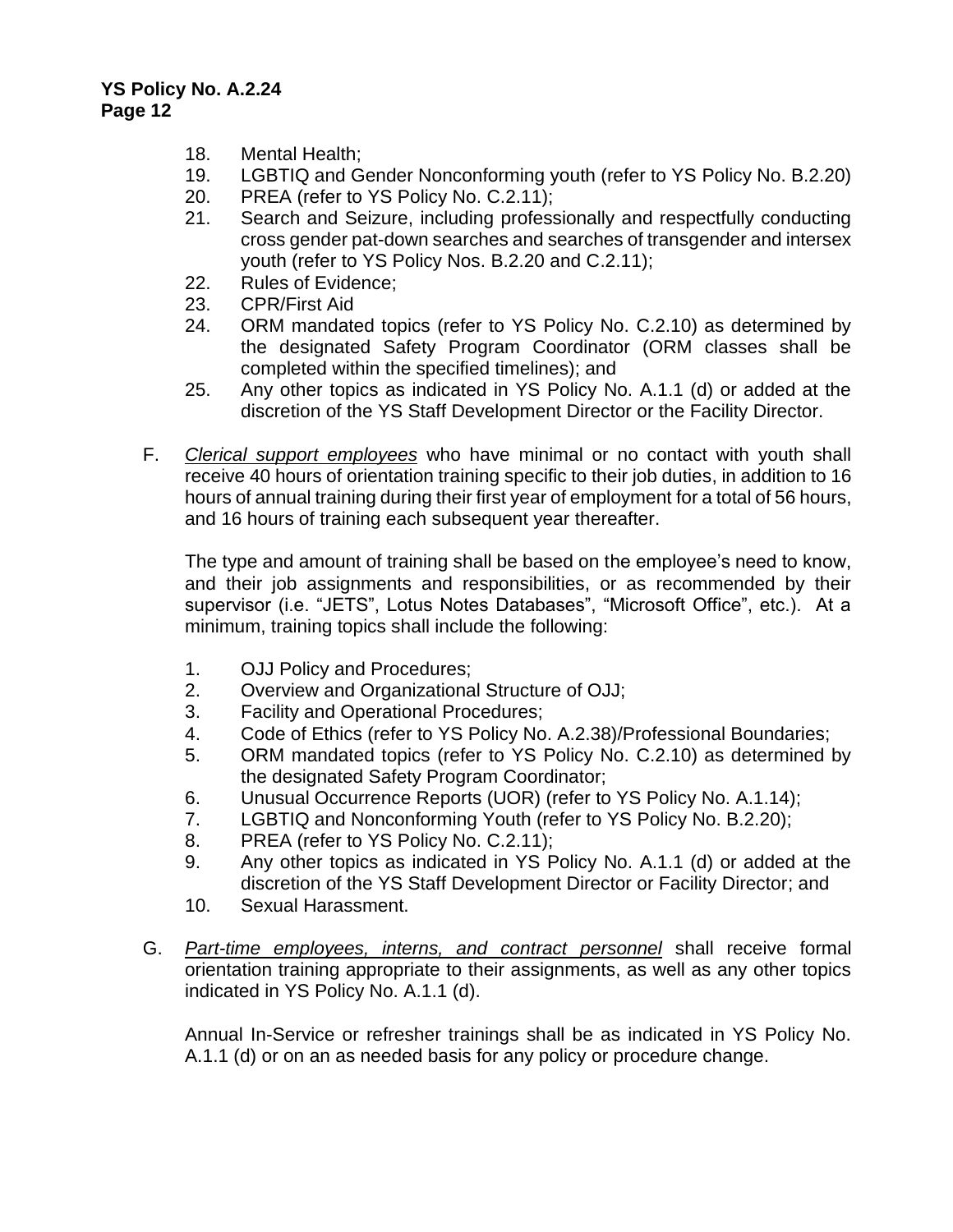# **XI. PROCEDURES FOR COMMUNITY BASED SERVICES (CBS):**

- A. Each unit's "Staff Development and Training Program" shall be developed, coordinated and supervised by the Unit Training Officer under the direction of the Regional Manager. The program shall address the training needs of administrative, managerial and social services staff, probation and parole staff, clerical/support staff, part-time/temporary employees, contractors and interns.
- B. Subject matter trainers and special skills instructors shall be approved by the Regional Manager to deliver agency approved training. A list of subject matter and training topics shall be maintained by the Unit Training Officer.
- C. The CBS's training plan shall be developed by a Training Advisory Committee composed of each unit's Training Officer and other unit representatives. The committee shall meet quarterly at a minimum to review progress, resolve issues and plan for future training events. A written summary of the quarterly meetings shall be submitted to each Unit Head and the YS Staff Development Director within 10 (ten) working days following the meeting.
- D. The curriculum used for CBS staff training shall be developed to incorporate the specific hours set forth by applicable ACA Standards for Probation and Aftercare Services and other mandating authorities, as well as a basic understanding of the juvenile justice system and the role of probation and parole staff in the system.
- E. *Full-time Professional Staff (Administrative/ Social Services/ PPO/J/Supervisor /PPO/J* shall receive a minimum of 40 hours of orientation training specific to their job duties, in addition to a minimum of 40 hours of annual training during their first year of employment for a total of 80 hours, and a minimum of 40 hours of training each subsequent year thereafter.

The type and amount of training shall be based on the employee's need to know, and their job assignments and responsibilities, or as recommended by their supervisor. At a minimum, training topics shall include the following:

- 1. OJJ Policy and Procedures;
- 2. Overview and Organizational Structure of OJJ;
- 3. CBS Policy and Procedure Manual;
- 4. Introduction to the Juvenile Justice System;
- 5. Louisiana Code of Governmental Ethics/Professional Boundaries (refer to YS Policy No. A.2.38);
- 6. Supervision Cases;
- 7. Custody Cases;
- 8. Officer Safety;
- 9. Interstate Compact for Juveniles (JIDS);
- 10. "Juvenile Electronic Tracking System" (JETS);
- 11. Field Activity;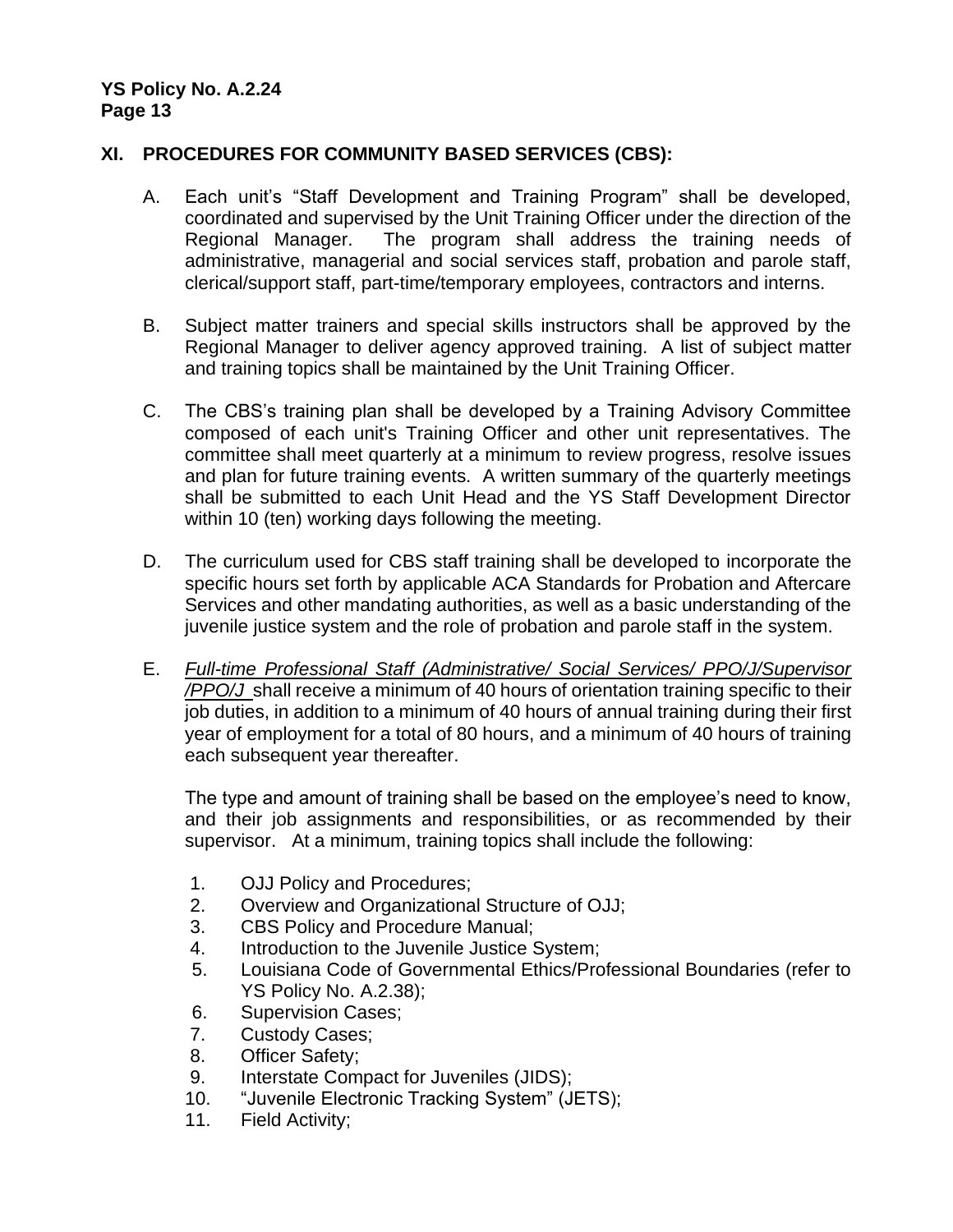- 12. Use of Equipment;
- 13. Use of Chemical Weapons/Force;
- 14. Officer Safety Transporting Youth;
- 15. Adolescent Behavior and Mental Health;
- 16. Substance Use Disorder;
- 17. TPR Defensive Tactics System;
- 18. Firearms;
- 19. P.O.S.T. (if applicable);
- 20. Field Safety Awareness;
- 21. Special Agent Appointment (if applicable);
- 22. P.O.S.T. Annual Recertification (if applicable);
- 23. ORM mandated topics (refer to YS Policy No. C.2.10) as determined by the designated Safety Program Coordinator;
- 24. Specialized educational curriculum (refer to YS Policy No. D.15.1) for CBS Social Services staff;
- 25. Unusual Occurrence Reports (UOR) (refer to YS Policy No. A.1.14);
- 26. PREA (refer to YS Policy No. C.2.11)
- 27. CPR/First Aid
- 28. Any other topics as indicated in YS Policy No. A.1.1 [refer to Attachment A.1.1 (d)] or added at the discretion of the YS Staff Development Director or the Unit Head.
- 29. CPTP SCS Preventing Sexual Harassment. Supervisors must also complete the accompanying course for supervisors.
- F. *Clerical/support employees* who have minimal or no contact with youth shall receive 40 hours of orientation training specific to their job duties, in addition to 16 hours of annual training during their first year of employment for a total of 56 hours, and 16 hours of training each subsequent year thereafter.

The type and amount of training shall be based on the employee's need to know, their job assignments and responsibilities, or as recommended by their supervisors (i.e. "JETS", "Lotus Notes Databases", "Microsoft Office", etc.). At a minimum, training topics shall include the following:

- 1. OJJ Policy and Procedures;
- 2. Overview and Organizational Structure of OJJ;
- 3. Introduction to the Juvenile Justice System;
- 4. Use of Equipment,
- 5. "Juvenile Electronic Tracking System" (JETS);
- 6. "Lotus Notes" Databases,
- 7. "Microsoft Office";
- 8. Specific Job Duties;
- 9. ORM mandated topics (refer to YS Policy No. C.2.10) as determined by the designated Safety Program Coordinator;
- 10. Unusual Occurrence Reports (UOR) (refer to YS Policy No. A.1.14);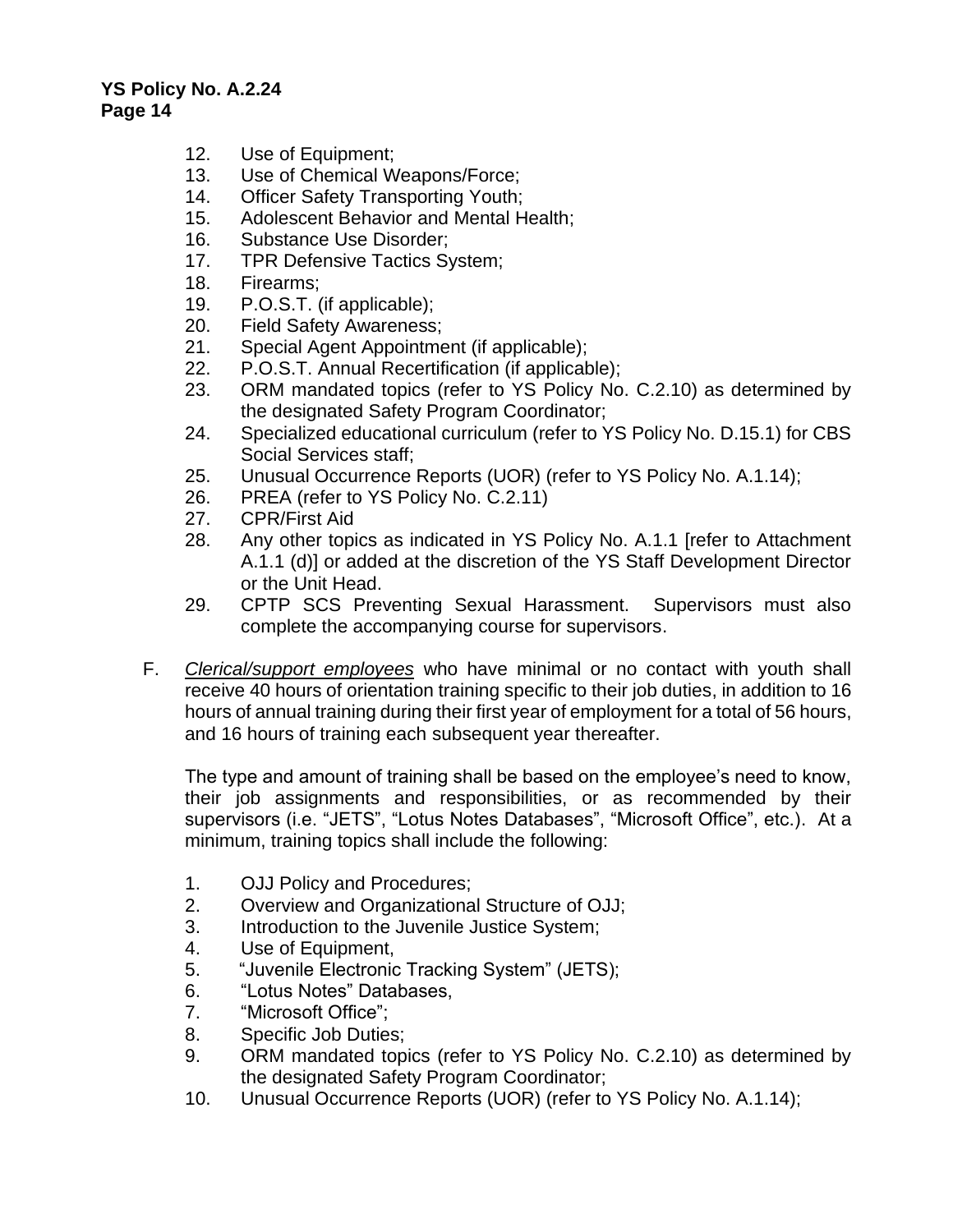- 11. PREA (refer to YS Policy No. C.2.11); and
- 12. Any other topics as indicated in YS Policy No. A.1.1 (d) or added at the discretion of the YS Staff Development Director or the Unit Head.
- G. *Part-time staff, interns, and contract personnel* working less than 35 hours per week shall receive orientation training appropriate to their assignment, as well as any other topics indicated in YS Policy No. A.1.1 (d).

Annual In-Service or refresher trainings shall be as indicated in YS Policy No. A.1.1 (d) or on an as needed basis for any policy or procedure change.

**Previous Regulation/Policy Number:** A.2.24 **Previous Effective Date:** 05/10/2021 A.2.24(a) References June 2022 A.2.24(b) CBS CO Secure Care – ORM Mandatory Training – Revised Roster – June 2022 A.2.24(c) Training Attendance Roster June 2022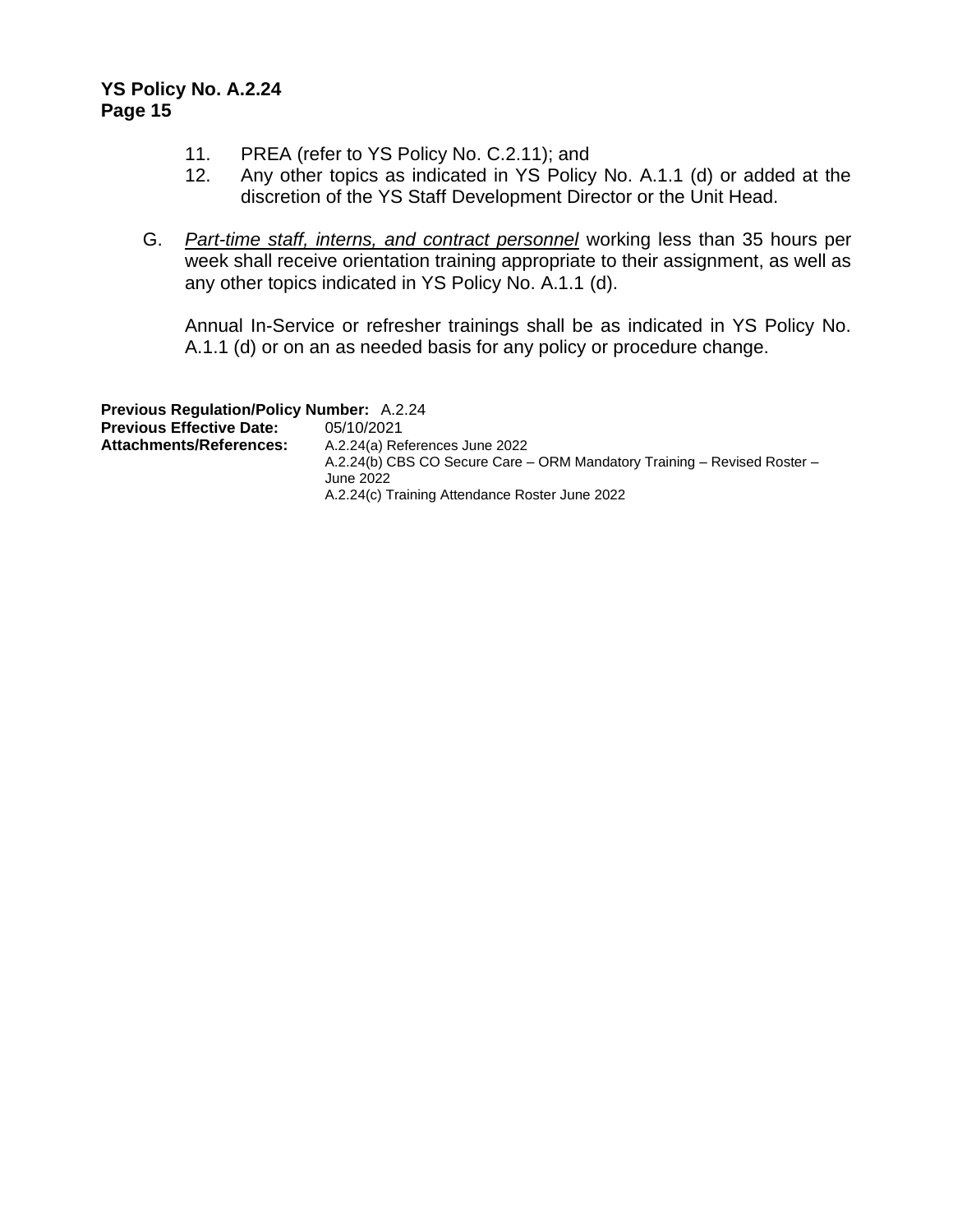# **A.2.24 "Staff Development and Training Plan" References**

#### **Laws/Civil Service/Etc.**

Civil Service Rule 6; LA R.S. 42:1170; General Circular Numbers 2011-032, 2012-022 and 2015-003; U.S. Department of Labor, Fair Labor Standards Act; Office of Risk Management

#### **U.S. DOJ PREA Standards**

115.315 (f), 115:331a) through (d), and 115.332 (a) and (b)

#### **ACA Standards**

2-C0-1C-11, 2-CO-1D-01, 2-CO-1D-02, 2-CO-1D-03, 2-CO-1D-04, 2-CO-1D-05, 2-CO-1D-06, 2-CO-1D-07, 2-CO-1D-08, 2-CO-1D-09, 2-CO-1D-10, 2-CO-5E-02 (Administration of Correctional Agencies); 4-JCF-6D-06, 4-JCF-6E-01, 4-JCF-6E-02,4-JCF-6E-03, 4-JCF-6E-04, 4-JCF-6E-05, 4-JCF-6E- 06,4-JCF-6E-07, 4-JCF-6E-08, 4-JCF-6E-09, 4-JCF-6E-10, 4-JCF-6E-11, 4-JCF-6E-12, 4-JCF-6E-13, 4-JCF-6E-14 (Performance-Based Standards for Juvenile Correctional Facilities); 2-7010, 2-7032-1, 2-7048, 2-7049, 2- 7049-1, 2-7050, 2-7051,2-7052,2-7053, 2-7054, 2-7055, 2-7056, 2-7057, 2-7058 and 2-7109 (Juvenile Probation and Aftercare Services)

#### **YS Policies**

- A.1.1 "Policy and Correspondence Distribution"
- A.1.13 "Influenza Preparedness, Response and Recovery"
- A.1.14 "Unusual Occurrence Reports"
- A.2.1 "Employee Manual"
- A.2.7 "Drug-Free Workplace"
- A.2.8 "Sexual Harassment"
- A.2.19 "Commissioned Probation and Parole Officer Juvenile/Special Agents"
- A.2.20 "Critical Incident Stress Management (CISM) Program"
- A.2.22 "Violence-Free Workplace"
- A.2.26 "Hiring and/or Promotional Interviews"
- A.2.28 "Return to Work"
- A.2.33 "Uniformed Services Employment and Re-employment Rights"
- A.2.38 "Ethics for Public Employees: Nepotism, Prohibited Relations, Gifts, Ethics Opinions"
- A.2.45 "Performance Evaluation System (PES) and Market Rate Adjustments"
- A.2.48 "Driver Safety Program"
- A.2.55 "Time and Attendance"
- A.2.57 "Prohibited Harassment and Discrimination"
- A.2.62 "Staff/Youth Relationships"
- A.2.67 "Management of Tuberculosis Employees"
- A.3.2 "Travel"

A.5.1 "Access to, Security of, and Use of Information Technology Resources and Mobile/Cellular/Smartphone Devices"

- A.5.9 "Social Networking"
- A.7.1 "Safety Plan"
- B.2.7 "LAMOD Program and Youth Stage Procedures"
- B.2.8 "Transitional Treatment Unit (TTU)"
- B.2.12 "Fast Track Program"
- B.2.14 "Secure Care SAVRY"
- B.2.15 "Substance Use Disorder Treatment Program"

B.2.20 "Non-Discriminatory Services to Lesbian, Gay, Bisexual, Transgender, Intersex, Questioning (LGBTIQ), and Nonconforming Youth"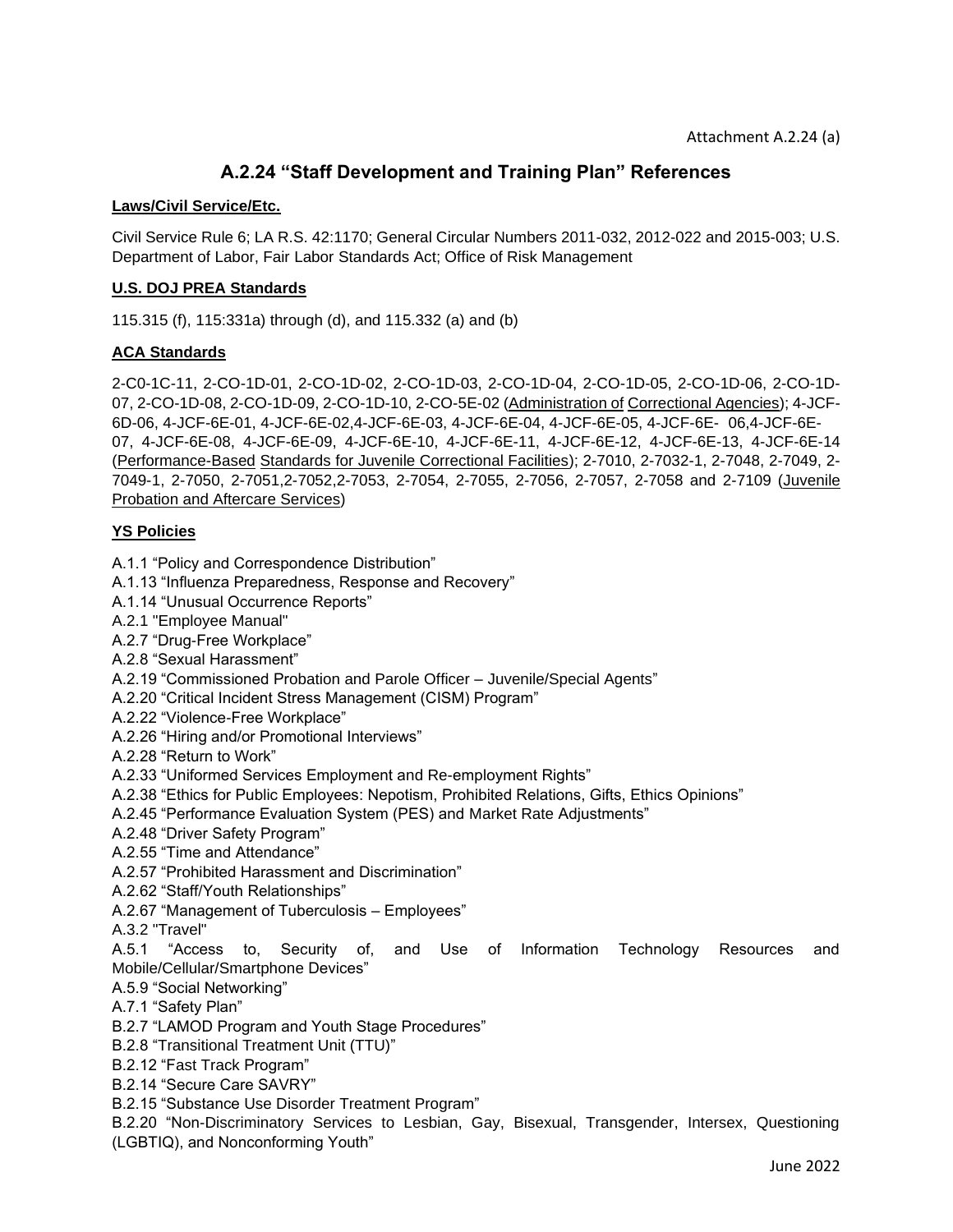- B.5.1 "Youth Code of Conduct Secure Care"
- B.5.3 "Administrative Remedy Procedure"
- B.6.2 "Communicable and Contagious Diseases and Infection Control Program"
- B.6.3 "Coronavirus (COVID-19) Procedures and Protocols"
- B.6.7 "Secure Care Suicide Prevention"
- B.8.3 "Volunteer Services Program"
- C.1.8 "Firearms Training, Use and Revocation"
- C.1.17 "Monitoring and Use of SmartZone System (700 and 800 MHz Radios)"
- C.2.1 "Escapes, Runaways, Apprehensions and Reporting"
- C.2.2 "Facility Riot, Significant Disturbance and Hostage Situation"
- C.2.3 "Searches of Youth"
- C.2.4 "Searches of Employees"
- C.2.5 "Searches of Visitors Secure Care"
- C.2.6 "Use of Interventions Secure Care"
- C.2.7 "Youth Drug/Alcohol Testing"
- C.2.10 "Safety and Emergency Management"
- C.2.11 "Prison Rape Elimination Act (PREA)"
- C.2.13 "Key Control Program"
- C.2.14 "Tool Control Program"
- C.2.14A "Tool Control Program-Cecil J. Picard Education and Recreational Center"
- C.2.15 "Control and Use of Flammable, Toxic, and Caustic Substances (FTCs)"
- C.2.15A "Hazardous Materials Program-Cecil J. Picard Center"
- C.2.19 "Youth Counts, Movements and Facility Rounds"
- C.2.20 "Youth Transport Secure Care Facilities"
- C.2.21 "Security Manual Secure Care Facilities"
- C.2.22 "Contraband Control Secure Care Facilities"
- C.2.23 "Control Centers at Secure Care Facilities"
- C.2.24 "Electronic Monitoring Program (EMP)"
- C.2.25 "Protocol for Delivering Services to Sexually Exploited Youth"
- C.4.3 "Mandatory Reporting of Abuse & Neglect of Youth"
- C.4.9 "Sale of Vocational Goods and Hobby Craft Items"
- C.6.1 "Food Services"
- D.2.2 "Off Duty Work Details"
- D.10.11 "Transporting Youth by Community Based Services"
- D.10.12 "Use of Interventions Community Based Services"
- D.10.32 "SAVRY-Community Based Services"
- D.15.1 "Social Services Staff Orientation, Training, and Continuing Education"
- D.15.2 "Social Services Youth Case Records"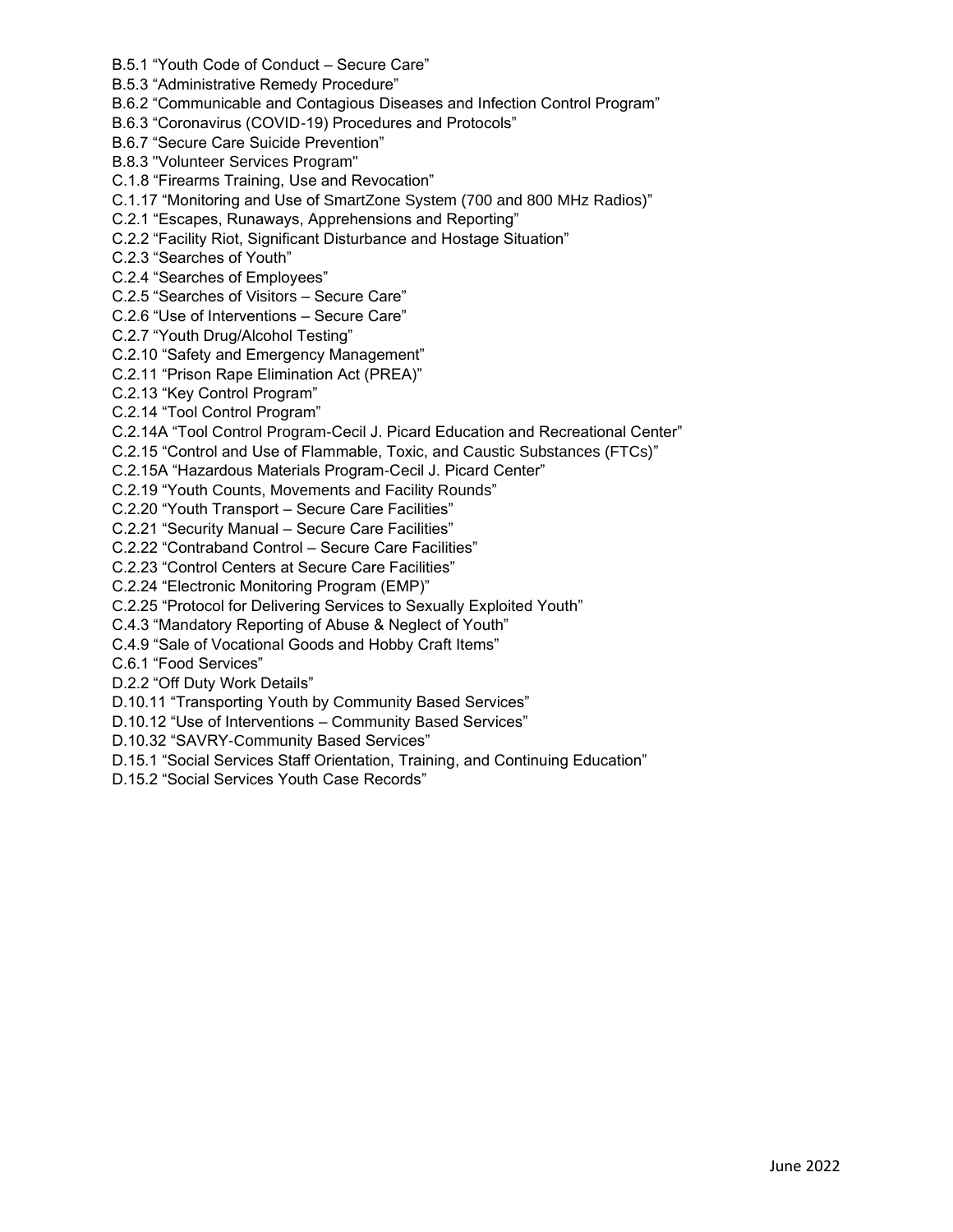# **Community Based Services/Central Office/Secure Care ORM Mandatory Training 2022-2023 A.2.24(b)**

|                  |                   |                  | 90 Days<br>Every 2 Years | 90 Days<br><b>July 2022</b> | 90 Days<br><b>July 2022</b>                        | 90 Days<br><b>August 2022</b>            | 90 Days<br><b>August 2022</b>                                | $\sim$          |
|------------------|-------------------|------------------|--------------------------|-----------------------------|----------------------------------------------------|------------------------------------------|--------------------------------------------------------------|-----------------|
| <b>Last Name</b> | <b>First Name</b> | <b>Hire Date</b> | <b>CPR/First Aid</b>     | La. Code of Ethics          | <b>YS Policy Review</b><br>A.2.38<br><b>Ethics</b> | <b>CPTP Sexual</b><br><b>Harrassment</b> | <b>YS Policy Review</b><br>A.2.8<br><b>Sexual Harassment</b> | <b>Comments</b> |
|                  |                   |                  |                          |                             |                                                    |                                          |                                                              |                 |
|                  |                   |                  |                          |                             |                                                    |                                          |                                                              |                 |
|                  |                   |                  |                          |                             |                                                    |                                          |                                                              |                 |
|                  |                   |                  |                          |                             |                                                    |                                          |                                                              |                 |
|                  |                   |                  |                          |                             |                                                    |                                          |                                                              |                 |
|                  |                   |                  |                          |                             |                                                    |                                          |                                                              |                 |
|                  |                   |                  |                          |                             |                                                    |                                          |                                                              |                 |
|                  |                   |                  |                          |                             |                                                    |                                          |                                                              |                 |
|                  |                   |                  |                          |                             |                                                    |                                          |                                                              |                 |
|                  |                   |                  |                          |                             |                                                    |                                          |                                                              |                 |
|                  |                   |                  |                          |                             |                                                    |                                          |                                                              |                 |
|                  |                   |                  |                          |                             |                                                    |                                          |                                                              |                 |
|                  |                   |                  |                          |                             |                                                    |                                          |                                                              |                 |
|                  |                   |                  |                          |                             |                                                    |                                          |                                                              |                 |
|                  |                   |                  |                          |                             |                                                    |                                          |                                                              |                 |
|                  |                   |                  |                          |                             |                                                    |                                          |                                                              |                 |
|                  |                   |                  |                          |                             |                                                    |                                          |                                                              |                 |
|                  |                   |                  |                          |                             |                                                    |                                          |                                                              |                 |
|                  |                   |                  |                          |                             |                                                    |                                          |                                                              |                 |
|                  |                   |                  |                          |                             |                                                    |                                          |                                                              |                 |
|                  |                   |                  |                          |                             |                                                    |                                          |                                                              |                 |
|                  |                   |                  |                          |                             |                                                    |                                          |                                                              |                 |
|                  |                   |                  |                          |                             |                                                    |                                          |                                                              |                 |
|                  |                   |                  |                          |                             |                                                    |                                          |                                                              |                 |
|                  |                   |                  |                          |                             |                                                    |                                          |                                                              |                 |
|                  |                   |                  |                          |                             |                                                    |                                          |                                                              |                 |
|                  |                   |                  |                          |                             |                                                    |                                          |                                                              |                 |
|                  |                   |                  |                          |                             |                                                    |                                          |                                                              |                 |
|                  |                   |                  |                          |                             |                                                    |                                          |                                                              |                 |

**NOTE: Annual In-Service conducted during July and August 2022 / Make-Up Training conducted in August & September 2022 This Document Must Be Signed and Dated By The Person Who Prepared The Document**